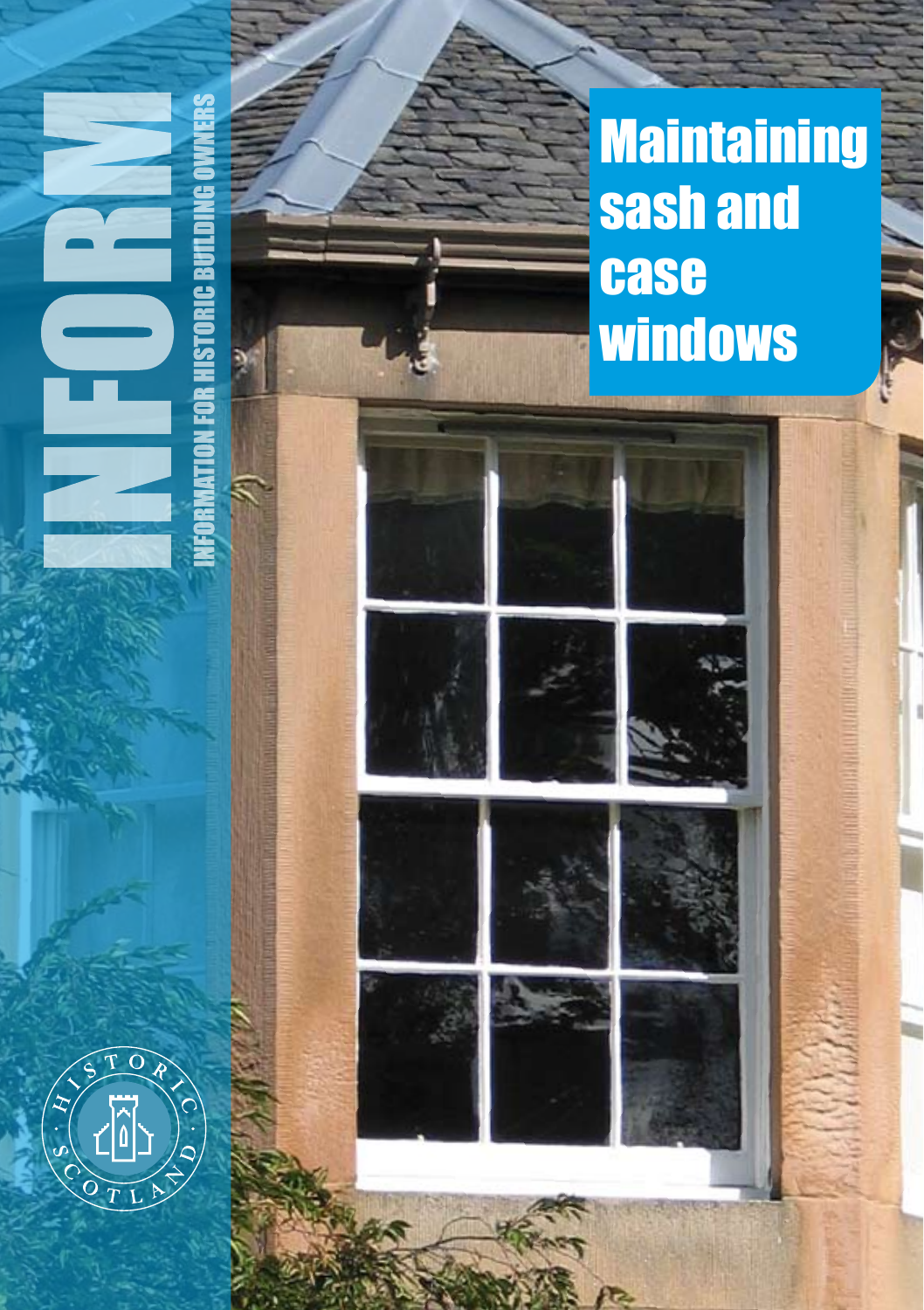# Introduction

**Traditional sash and case windows are well suited to the Scottish climate and are extremely durable, with a life span of 100 years or more. Most are of straightforward design and construction, and many aspects of their care and maintenance are easily undertaken by the homeowner and competent joiner.** 

**This INFORM provides information on:**

- **• Window evolution**
- **• How sash and case windows work**
- **• Assessing condition**
- **• Common problems**
- **• Maintenance and repairs**
- **• Energy efficiency**

# Window evolution

In the late 17th century, pulleys and weights were first applied to timber-framed windows to balance the weight of the individual frames, creating the sliding sash and case window. This new style of window soon became popular throughout Scotland and is now a recognised traditional feature of the country's

buildings. Very early windows have thick timber subdividing members ('glazing bars' or 'astragals') dividing the sashes into small panes. As glass-making techniques improved, the size of panes increased, and the glazing bars became more slender. By the 18th Century, windows with 6 panes of glass in each sash



*Window evolution*



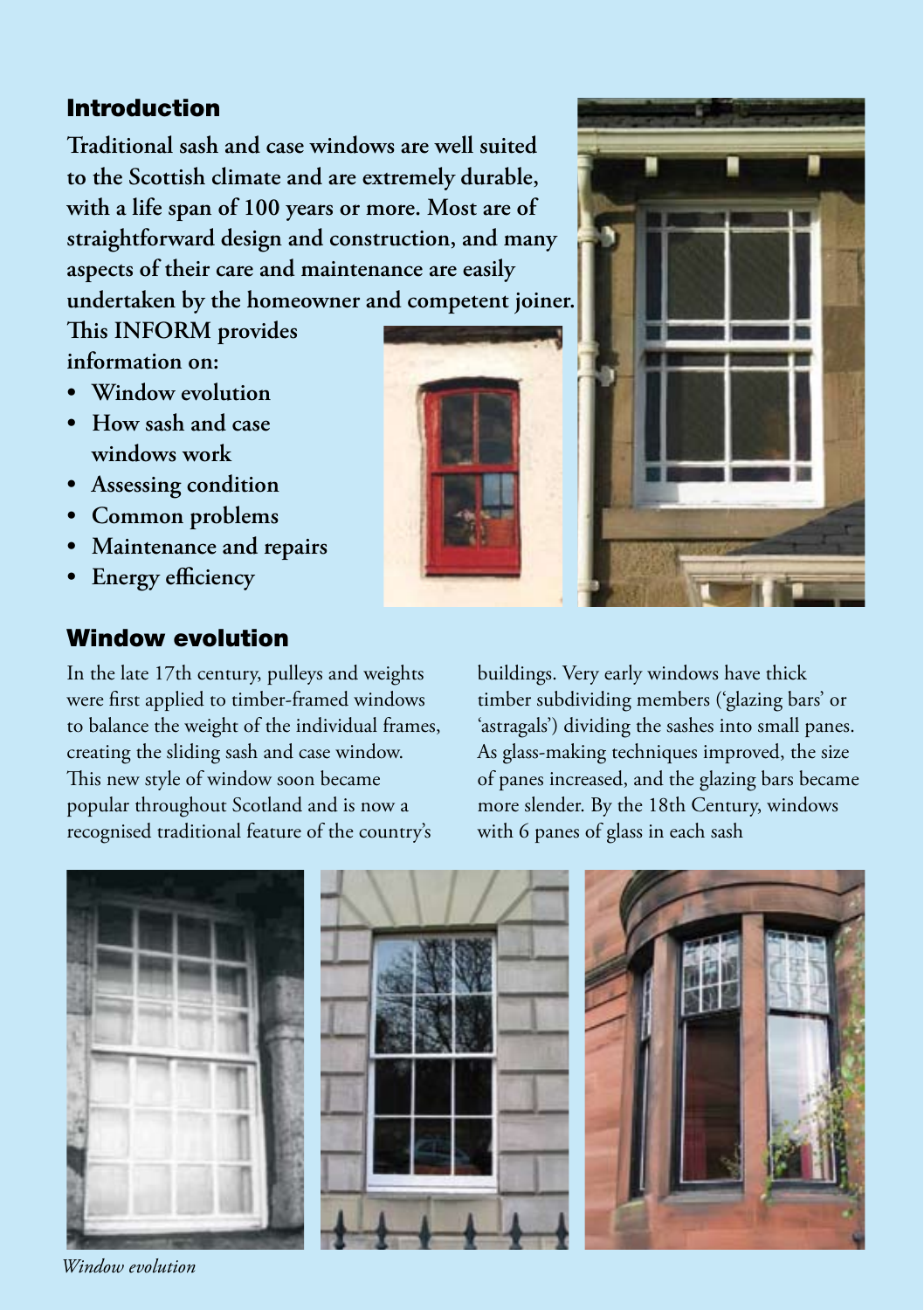became widespread. In the 19th century, 'horns' began to appear on sashes. These are small, shaped extensions to the vertical sides of each sash which strengthen the joints at these points. By the middle of the 19th century it was possible to produce larger panes of glass. As a result, fewer subdivisions, and larger, heavier panes of glass became common. Windows glazed with

single panes of plate glass in each sash became popular in many areas, while window designs with a single pane of plate glass in the lower sash and small panes in the upper sash also emerged. In the late 19th and early 20th centuries, thicker astragals and the multiple-paned sashes characteristic of earlier periods also became fashionable once more.

### How do sash and case windows work?

Sash and case windows consist of two glazed timber-framed components, the 'sashes', which slide up and down in channels in the surrounding 'case'. The channels are formed by the case and two strips of timber called the 'baton rod' and 'parting bead'. Sashes are usually hung on ropes called 'sash cords', or occasionally on brass chains, which pass over pulleys in the top of the case. The sash cords are connected to lead or iron counter weights hidden within the surrounding case. These weights counter-balance the heavy sashes, making it easier to open and close them, whilst also enabling the sashes to safely stay open in any position.



*A sash weight*

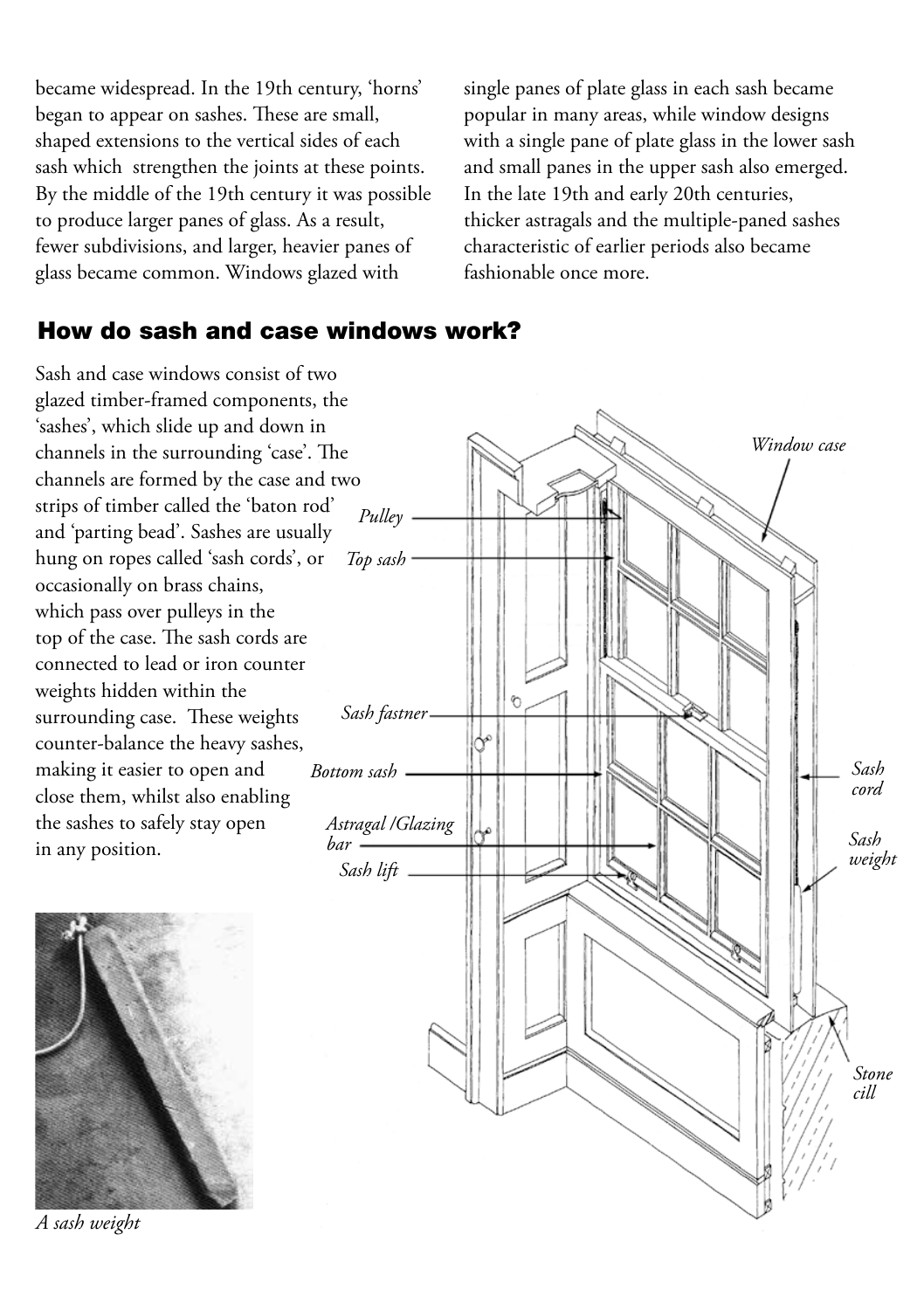# Assessing condition

Historic Scotland's free publication, *Looking after your sash and case windows – A short guide for homeowners*, provides more detailed information. The Guide includes a pull out checklist to assist homeowners in the process of assessing the condition of windows.

# Cleaning

Regular cleaning of glass and timber surfaces will improve the appearance of sash windows and ensure that they function correctly. Cleaning also presents an opportunity to inspect windows and spot any developing problems.

It is important to be aware of safety when cleaning, keeping both feet firmly on a solid surface at all times and never over-reaching, especially at the upper levels of a building. The lower sashes of many traditional sash and case windows are fitted with 'simplex' hinges. Where none exist, new 'simplex' hinging systems can be fitted easily. These devices allow both faces of the lower sash to be cleaned more safely from within the building by swinging the lower sash inwards into the room. They also allow the upper sash to be lowered when the inner sash is held on the hinge to enable it to be safely cleaned from the floor level access.

# Common problems



*Deteriorating paint leaves timber vulnerable to decay*

#### **Decay**

Where paint breaks down, the timber parts are directly exposed to the weather and become vulnerable to decay. Rot is often localised however (the cill is usually the area most prone to decay), and in the majority of cases it is straightforward to repair. If tackled early, this will minimise the amount of material that needs to be replaced. Repainting is also essential to give the window better protection.



*A badly rotten cill*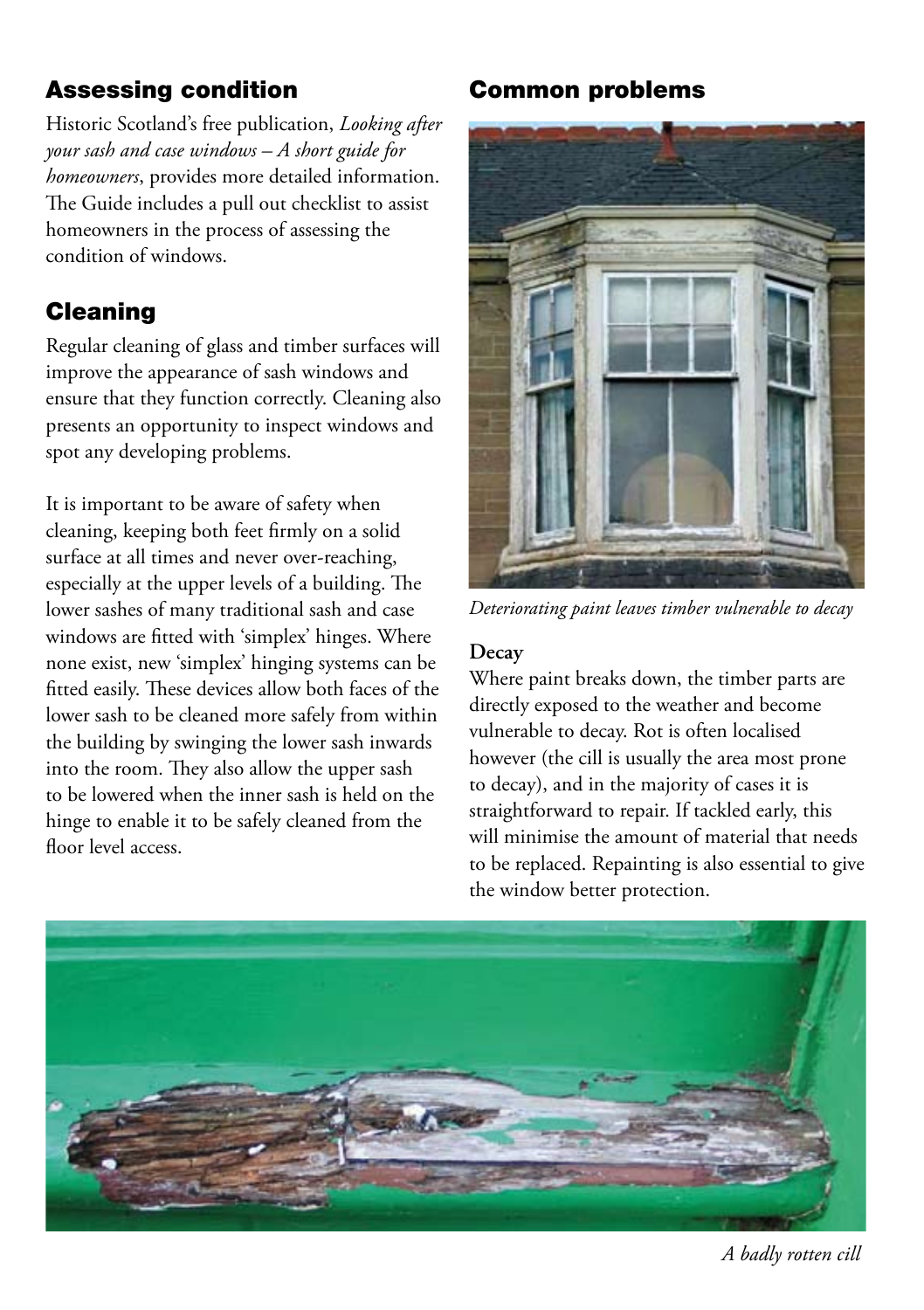Windows may not open or close properly for a number of reasons:

- Windows may become painted shut.
- Broken sash cords prevent sash weights counter balancing the sashes.
- Wearing of the sides of the sashes or cases caused by operating the window with only one side properly balanced.

#### **Loss or breaking of the sash cord**

Sash cords may wear out over time. The attached weights will fall to the bottom of the case if the cords snap, making it difficult to open the window. These weights can be retrieved via a pocket at the side of the sash called the 'pocket piece' and re-attached to new sash cords.

#### **Loss or deterioration of putty and mastic**

When paint fails on the sashes the putty used to hold the glazing in place will become hard and crack. This can allow water to seep in and decay the timbers and it should therefore be replaced and repainted.

Sand mastic has been traditionally used to fill the gap between the case and surrounding stonework. This will also dry out, harden over time and drop out and will need to be replaced.

## Maintenance and repairs

Sash and case windows can usually be repaired with relative ease, and regular maintenance will prolong their life by many years. Modern timber can rarely match the quality and durability of the slow-grown softwoods originally used to make these windows. It is therefore best to retain as much of the original timber as possible wherever repair is required.



*Paint-covered sash cords will make the window more difficult to open and close*

#### **Decay**

Where decay is localised it is possible to splice in new timber, though care should be taken to select compatible wood with similar characteristics to the original. Severely rotten cills may need to be replaced, either in whole or, in some cases, just the front part, using new matching timber. This can be done insitu.



*New timber can be used to replace rotten sections*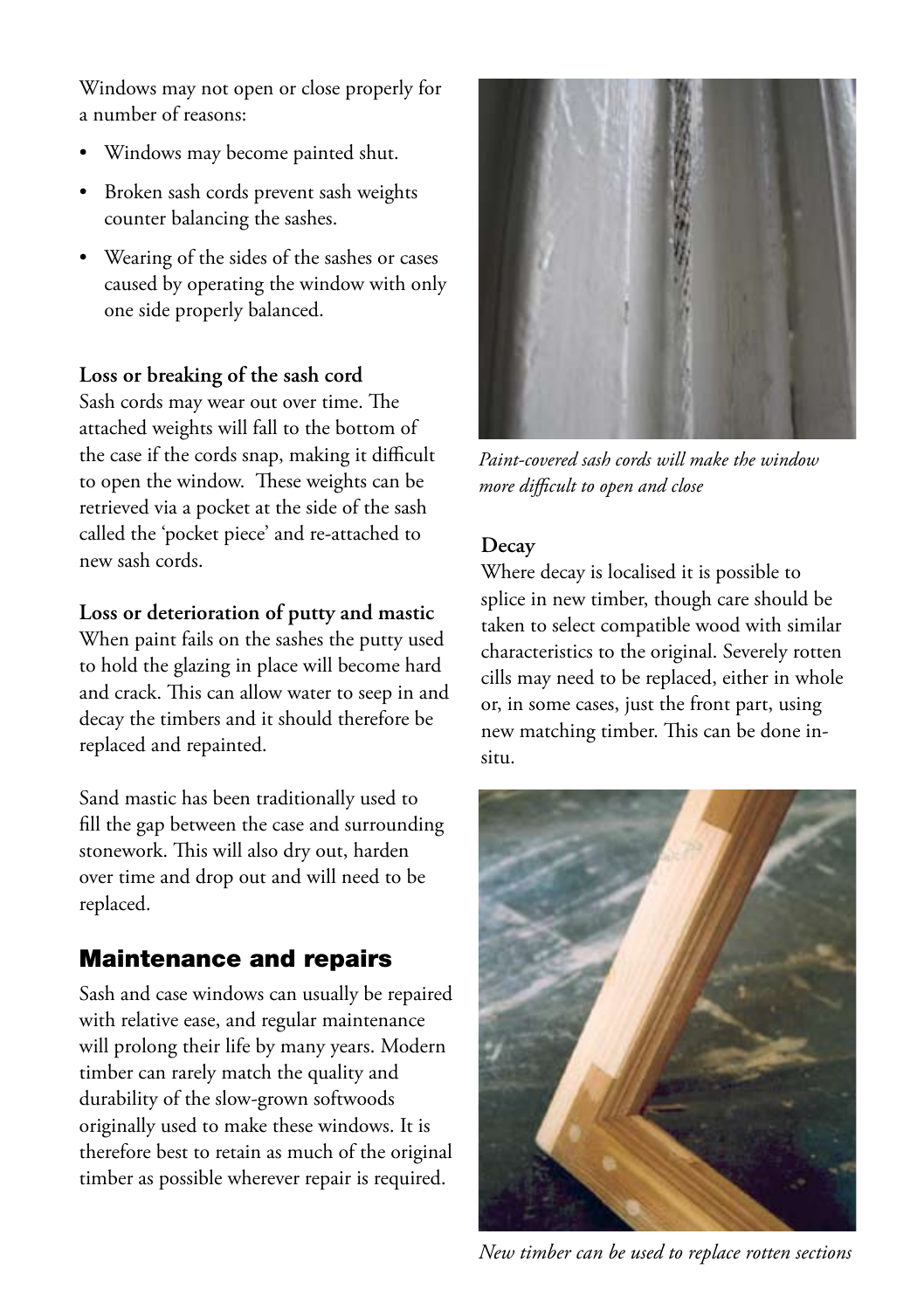#### **Painting**

Paintwork to the window's external and internal faces must be kept in good condition due to the effects of the weather on the outside and condensation on the inside. Windows normally require external repainting every 3 - 5 years, depending upon exposure and the paint manufacturer's guidelines.

To avoid sealing the window shut there is a need to ensure that the joints where the sashes and the surrounding case meet are not painted over. The sequence in which a sash and case window is painted is also important to prevent sticking – Historic Scotland's publication, *Looking after your sash and case windows – A short guide for homeowners*, gives more detailed guidance on this.

Existing paint can be an effective base for fresh coats though it is important to ensure compatibility between that paint and any new coats –the paint manufacturer's advice should be checked on this aspect. All timber should be sound and the surface clean and dry before applying paint. Putty should be completely covered by paint which should also slightly overlap onto the glass to seal the joint.

Modern linseed oil and micro-porous paints are effective, and with appropriate approval, it may be possible to use traditional lead-based paint on category 'A' listed properties (see Useful Contacts). Local Authority consent may be required for changing the colour of windows in listed buildings or buildings within a conservation area. Epoxy paints, or other two-part systems, are not recommended.

#### **Paint removal**

If paint layers are hindering the window's operation, these can be removed using a number of methods. Whatever system is chosen, caution should be exercised to

avoid damage to timber, glass, putty and surrounding masonry. If a heat-based system is considered, adequate precautions against starting a fire in the window should be taken, and glass should be protected.

Where windows have been painted shut, this can be remedied by carefully cutting through paint using a craft knife, and gently using a broad-based thin scraper blade to lever the sash and case apart.

#### **Replacing sand mastic**

Traditional mastic made of a mix of burnt sand and linseed oil is a long-lasting, durable material and is still readily available. The seal can occasionally be repaired, but when split or partially missing it should be replaced, cutting out the defective mastic and replacing entirely.

#### **Re-cording**

Cotton cords and braids will occasionally become worn and require renewal. This is best done before the cord breaks and is a reasonably straightforward operation, readily carried out by an experienced joiner. Where sashes have been hung using brass chains and these have broken, the chains should be repaired or replaced on a like-for-like basis.

#### **Ironmongery and security**

Surviving original ironmongery, such as cord clamps, sash lifts and sash fasteners, should be retained and reused wherever possible. Broken ironmongery can often be repaired. Where it has been obscured by thick over-painting, the paint should be removed without too much difficulty.

Additional sash locks can be fitted to the meeting rails to improve security. Timber blocks and/or special items of ironmongery (called sash stops) can also be fitted to restrict opening beyond a required point. Where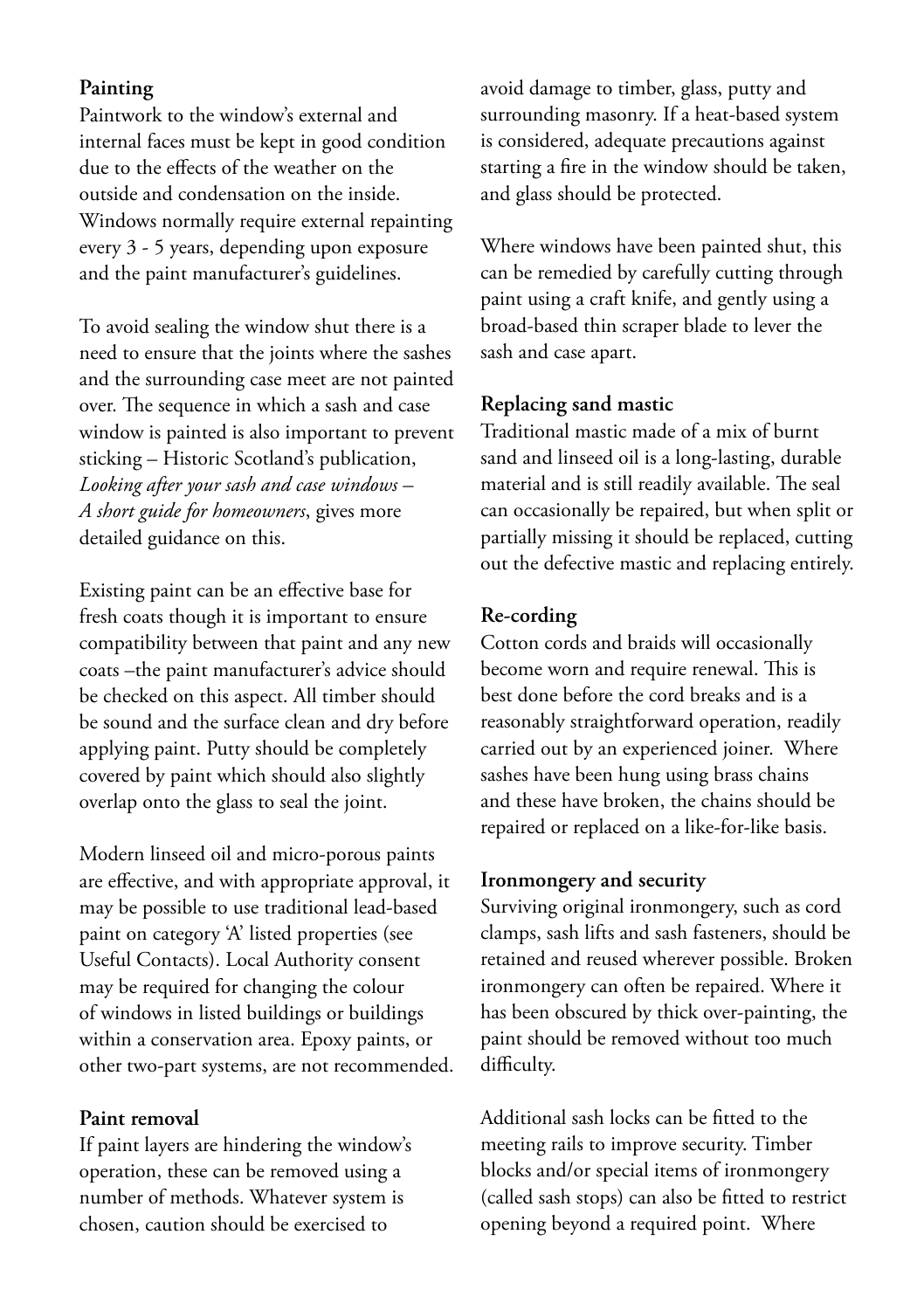

*A 'simplex' hinge system*

*'Simplex' hinging system in operation*

windows have very low cills, internal barriers can also be fitted to help prevent accidents.

#### **Replacing glazing**

Only original glazing which is missing or beyond repair should be replaced as many types of

traditional glass are no longer produced in the UK. In most cases, replacement glass should match the original as closely as possible. Salvaged glass may be an option, and replica cylinder glass is also available. (See related INFORM – *Glass and Glazing*).



*Sash fastener*